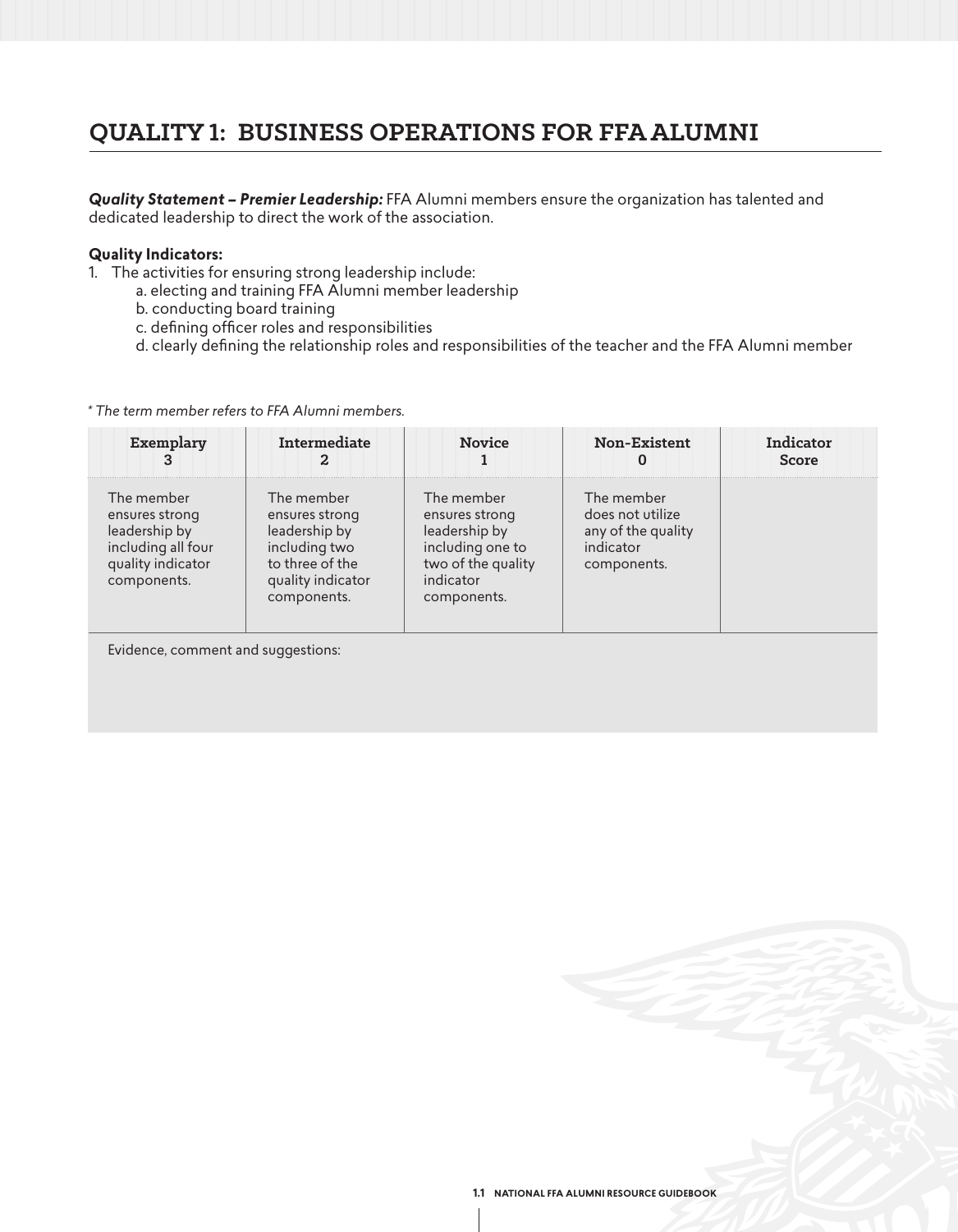### **{CONTINUED} QUALITY 1: BUSINESS OPERATIONS FOR FFA ALUMNI**

### *Quality Statement - Stewardship:* FFA Alumni members ensure that legal, financial and ethical integrity are met.

### **Quality Indicators:**

- 2. FFA Alumni members:
	- a. follow accurate accounting practices
	- b. ensure annual filing with the Internal Revenue Service (IRS) to maintain the Employee Identification Number (EIN) status
	- c. maintain accurate record keeping
	- d. follow appropriate legal practices as it relates to programs and activities such as: raffle license, bonding/liability insurance, background checks, conflict of interest forms, interactions with minors
	- e. maintain active status with state and national FFA Alumni

*\* The term member refers to FFA Alumni members.* 

| Exemplary                                                                                                                | Intermediate                                                                                                                     | <b>Novice</b>                                                                                                                 | Non-Existent                                                    | Indicator<br>Score |
|--------------------------------------------------------------------------------------------------------------------------|----------------------------------------------------------------------------------------------------------------------------------|-------------------------------------------------------------------------------------------------------------------------------|-----------------------------------------------------------------|--------------------|
| Member ensures<br>legal, financial and<br>ethical integrity by<br>including all five<br>quality indicator<br>components. | Member ensures<br>legal, financial and<br>ethical integrity by<br>including three<br>to four quality<br>indicator<br>components. | Member ensures<br>legal, financial and<br>ethical integrity<br>by including one<br>to two quality<br>indicator<br>components. | Member does<br>not follow quality<br>indicator<br>competencies. |                    |

Evidence, comment and suggestions: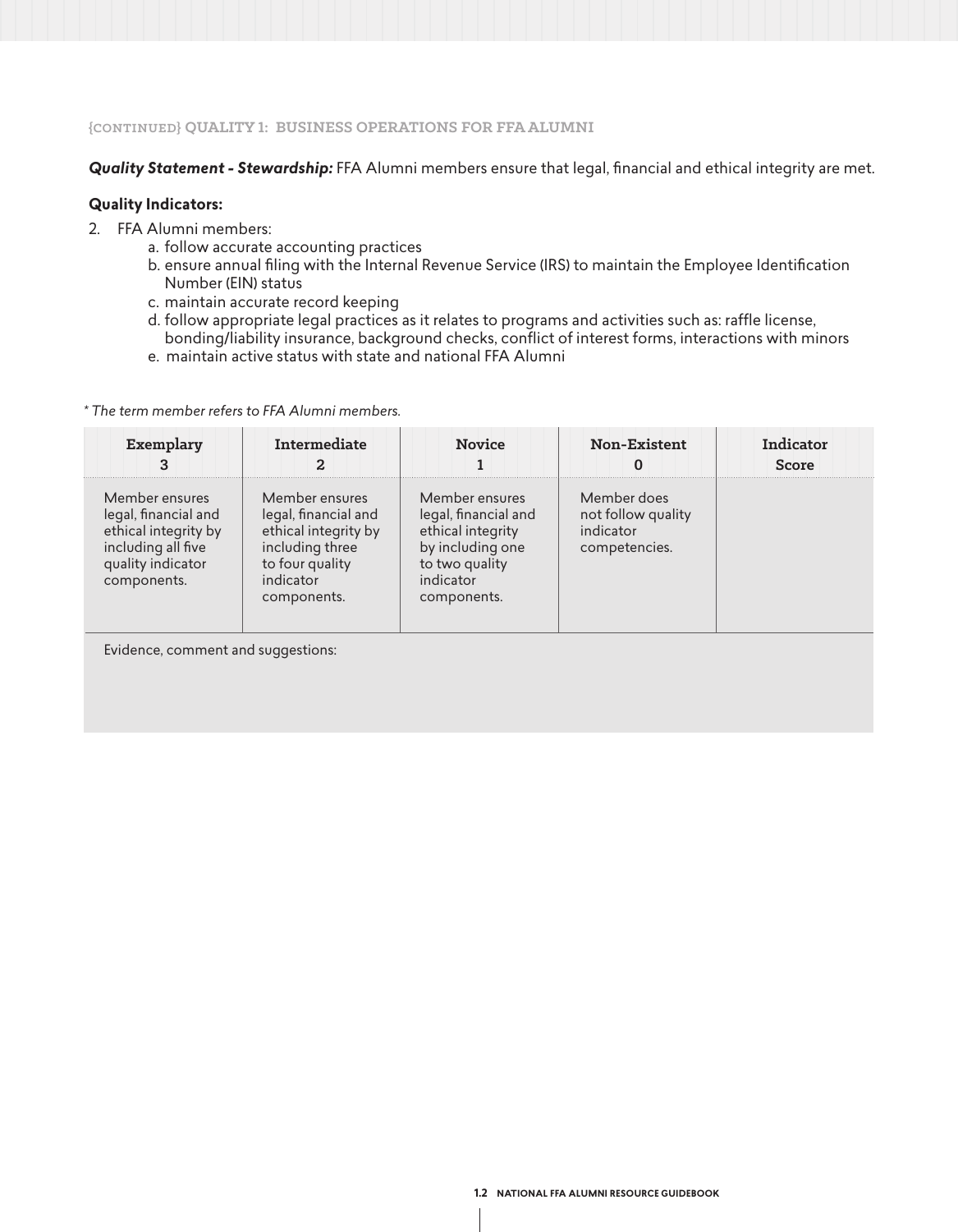## **{CONTINUED} QUALITY 1: BUSINESS OPERATIONS FOR FFA ALUMNI**

# **SUMMARY SCORING RUBRIC**

| <b>Quality Indicator Scores</b><br>Exemplary = $3$   Intermediate = $2$   Novice = $1$   Non-Existent = 0                                                                                                                                                                                                                                                                                                                                                                                                                        | Score<br>Summary |
|----------------------------------------------------------------------------------------------------------------------------------------------------------------------------------------------------------------------------------------------------------------------------------------------------------------------------------------------------------------------------------------------------------------------------------------------------------------------------------------------------------------------------------|------------------|
| 1. The activities for ensuring strong leadership include:<br>a. electing and training FFA Alumni member leadership<br>b. conducting board training<br>c. defining officer roles and responsibilities<br>d. clearly defining the relationship roles and responsibilities of the teacher and the<br>FFA Alumni member                                                                                                                                                                                                              |                  |
| 2. FFA Alumni members:<br>a. follow accurate accounting practices<br>b. ensure annual filing with the Internal Revenue Service (IRS) to maintain the<br>Employee Identification Number (EIN) status<br>c. maintain accurate record keeping<br>d. follow appropriate legal practices as it relates to programs and activities such as:<br>raffle license, bonding/liability insurance, background checks, conflict of interest forms,<br>interactions with minors<br>e. maintain active status with state and national FFA Alumni |                  |
| Total                                                                                                                                                                                                                                                                                                                                                                                                                                                                                                                            |                  |

|       |  | <b>Novice</b> | <b>Non-Existent</b><br>. |
|-------|--|---------------|--------------------------|
| Range |  | . .           |                          |

The score for the Quality 1: Business Operations for FFA Alumni must be 4 or above to meet this quality.

| Met |  |
|-----|--|
|     |  |

**Not Met**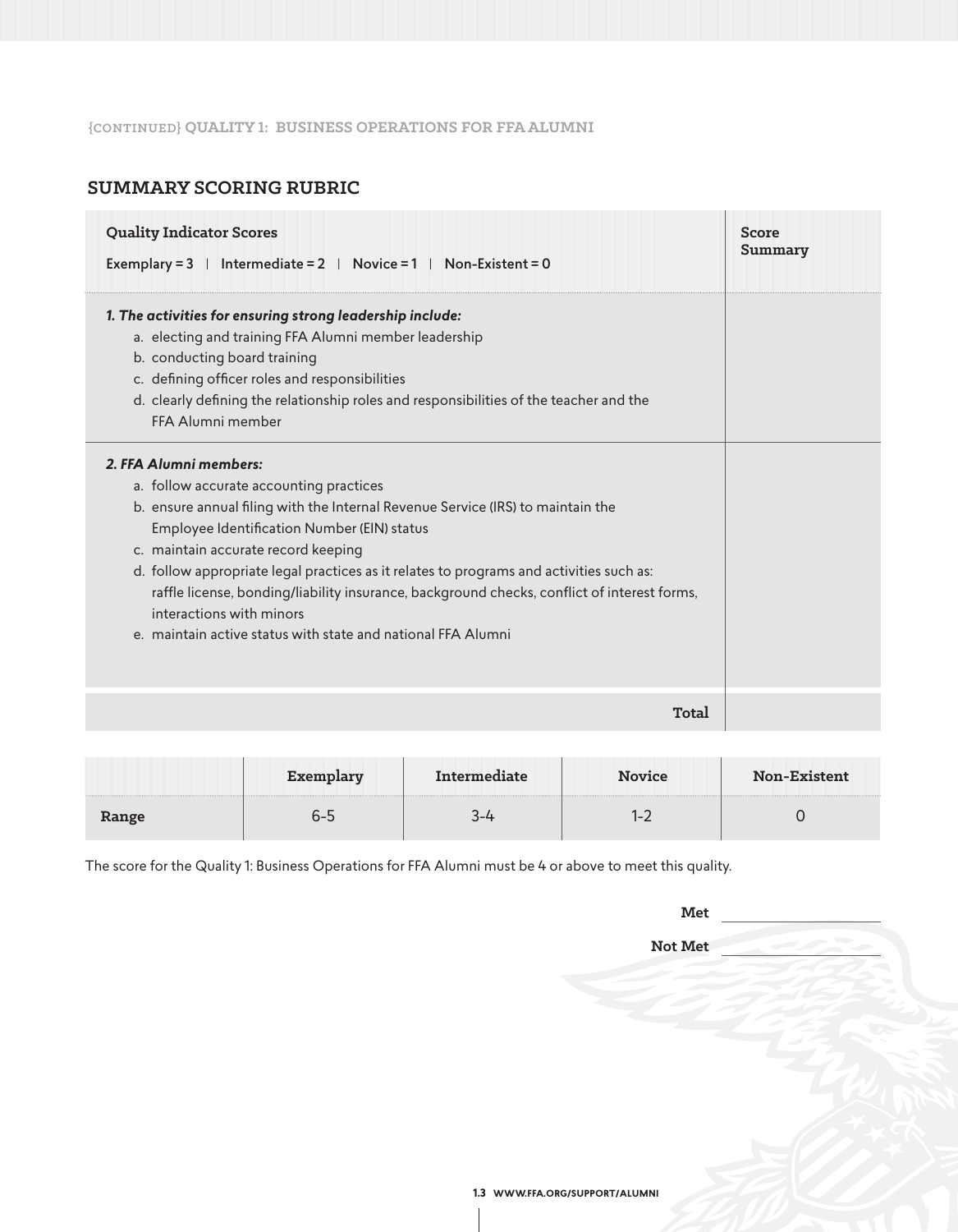# **SUGGESTED CONSTITUTION AND BYLAWS**

## **ARTICLE 1. NAME**

The name of this society shall be the \_\_\_\_\_\_\_\_\_\_\_\_ FFA Alumni. It is a chartered local affiliate of the \_\_\_\_\_\_\_\_\_\_\_\_ (State) FFA Alumni Association that in turn is chartered by the National FFA Alumni Association.

### **ARTICLE II. OBJECT**

The object of this affiliate shall be to support and promote FFA, FFA activities, and agricultural education on local, state and national levels; to provide engagement opportunities to former FFA members and supporters of FFA and agricultural education; to promote greater knowledge of the agricultural industry and support education in agriculture; to cooperate with the local FFA chapter, and FFA at the state and national level; to promote and maintain an appreciation of the American free enterprise system; and to promote the personal development aspect of FFA.

### **ARTICLE III. MEMBERS**

- **Section 1:** Membership shall be open to all who support agricultural education and FFA.
- *Section 2:* Annual local dues shall be recommended by the executive board and fixed by the membership. They shall include National FFA Alumni Association dues and any state FFA Alumni dues which may be applicable. A member is considered in good standing with full voting privileges if their dues are paid in full based on the membership year of the National FFA Alumni Association (Sept. 01 to August 31).

### **ARTICLE IV. OFFICERS**

- **Section 1:** Officers and Duties.
	- The officers of the affiliate shall be a president,vice president, secretary, and treasurer. Other officers may be elected as needed. The officers shall perform the duties prescribed by these bylaws and by the parliamentary authority adopted by the society.
- **Section 2:** Nomination Procedure, Time of Elections.
	- Nominations and election of officers shall occur at the annual meeting.
- **Section 3:** Ballot Election, Term of Office.
	- The officers shall be elected by ballot to serve for one (1) year or until their successor is elected and their term of office shall begin at the close of the annual meeting at which they are elected.
- *Section 4:* Office-Holding Limitations.
	- No member shall serve for more than three (3) terms in the same office.

### **ARTICLE V. MEETINGS**

- **Section 1:** Reqular Meetings
	- The regular meetings of the affiliate shall be held on the (first) (Thursday) of each month unless otherwise ordered by the affiliate.
- *Section 2:* Annual Meetings
	- The regular meeting in (May) shall be known as the annual meeting and shall be for the purpose of electing officers, receiving reports of officers and committees and for any other business that may arise.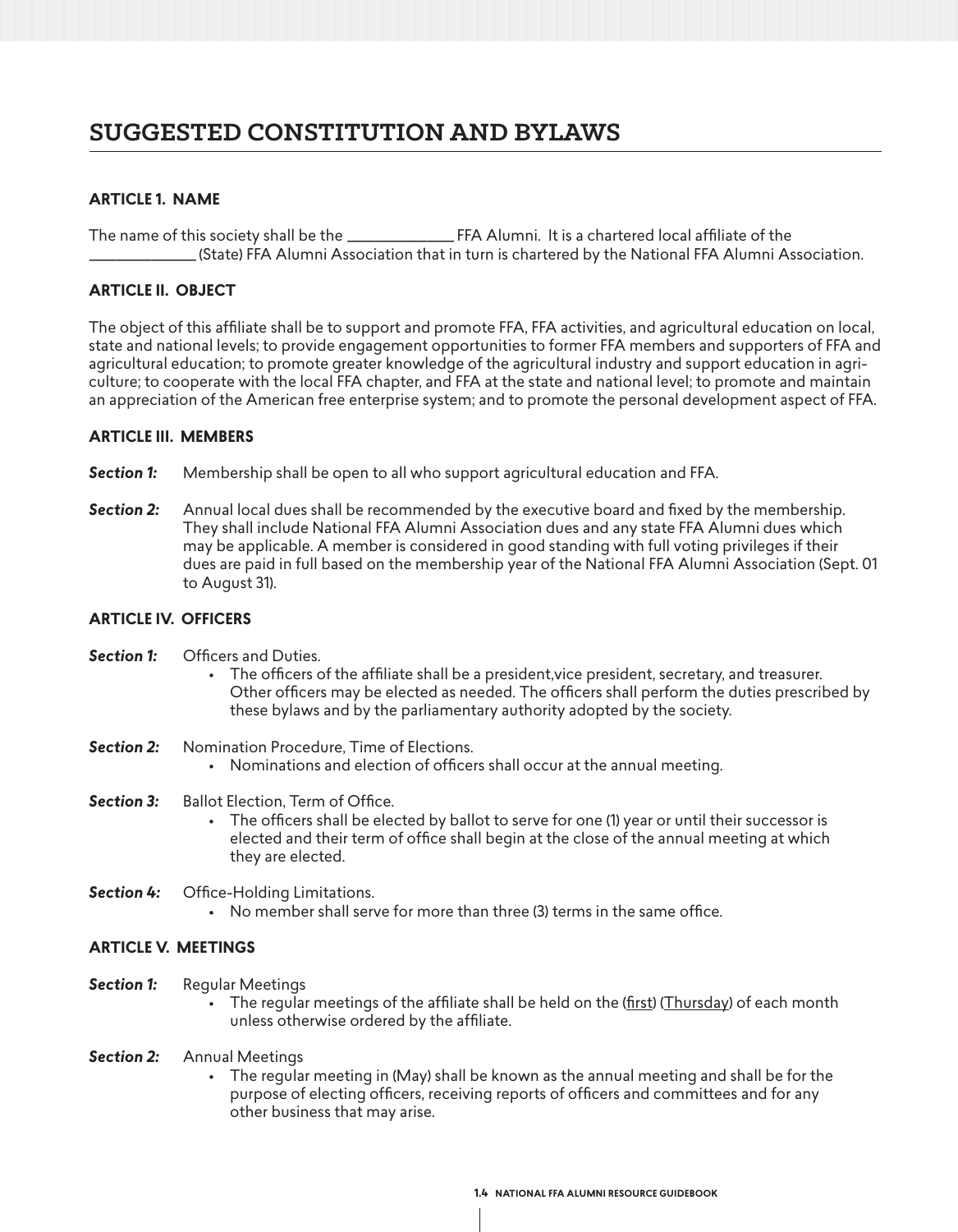### *Section 3:* Special Meetings

• Special meetings may be called by the president, the executive board, or a quorum of the members with two weeks' notice. No business should be conducted except those items stated in the call of the special meeting.

### *Section 4:* Quorum.

• A quorum shall consist of a majority of dues paying members of the affiliate in good standing.

### **ARTICLE VI. EXECUTIVE BOARD**

- **Section 1:** Board Composition
	- The officers of the affiliate, an ex officio current representative from the FFA chapter, and a ex officio local chapter advisor shall constitute the executive board.
- **Section 2:** Board Duties and Powers
	- The executive board shall have general supervision of the affairs of the society between its business meetings, fix the hours and place of meetings, make recommendations to the affiliate, and perform such other duties as are specified in these bylaws. The board shall be subject to the orders of the affiliate, and none of its acts shall conflict with action taken by the affiliate.
- *Section 3:* Board Meetings
	- Unless otherwise ordered by the board, regular and special meetings of the executive board shall be held immediately preceding regular and special meetings of the affiliate. Additional special meetings of the board may be called by the president.

### **ARTICLE VII. COMMITTEES**

Standing or special committees shall be appointed by the president as the affiliate or executive board shall from time to time deem necessary to carry on the work of the affiliate. The president shall be ex officio a member of all committees.

### **ARTICLE VIII. PARLIAMENTART AUTHORITY**

The rules contained in the current edition of Robert's Rules of Order Newly Revised shall govern the affiliate in all cases to which they are applicable and in which they are not inconsistent with these bylaws and any special rules of order the affiliate may adopt.

### **ARTICLE IX. AMENDMENT OF BYLAWS**

These bylaws may be amended at any regular meeting of the affiliate by a two-thirds vote, provided that the amendment has been submitted in writing at the previous regular meeting.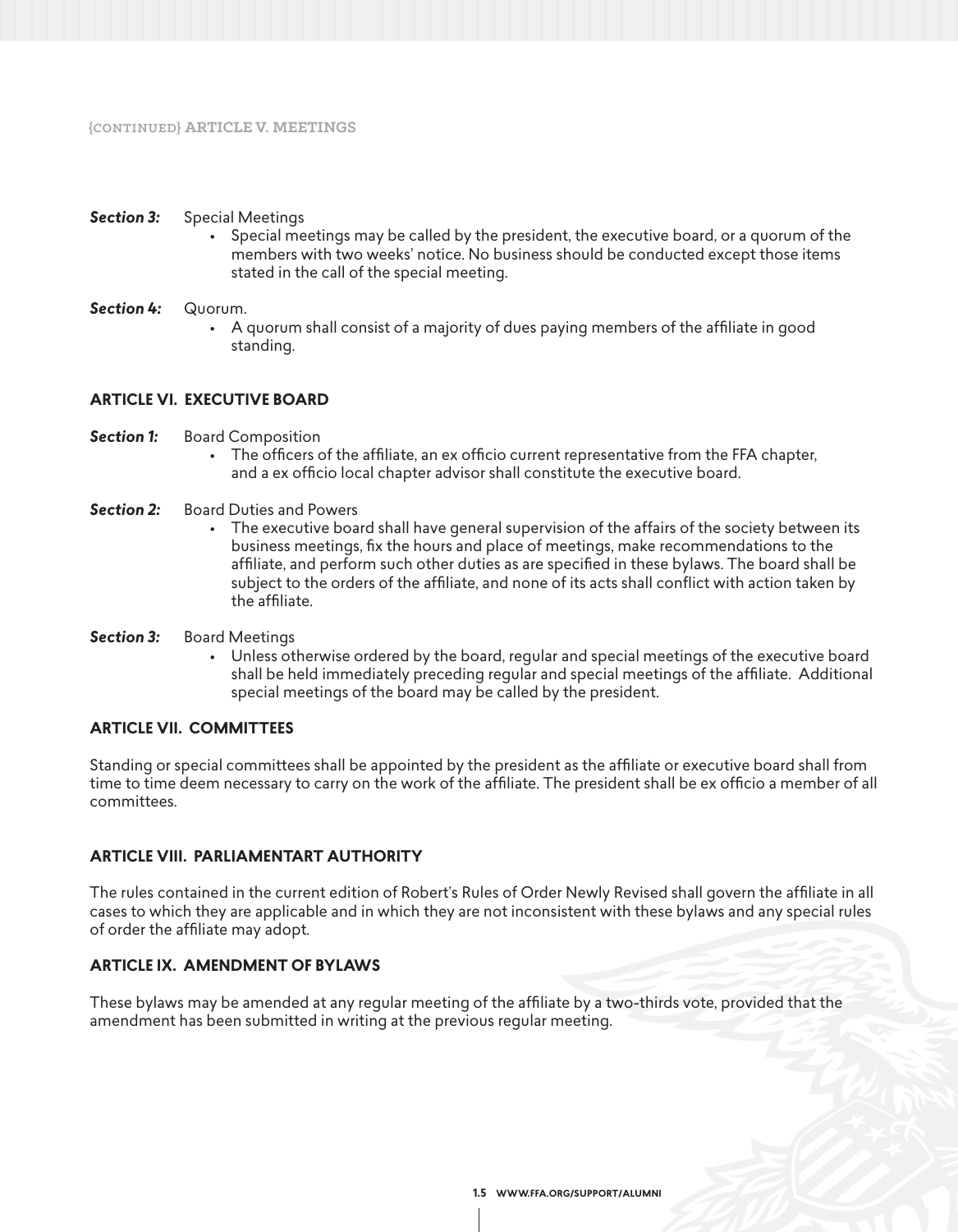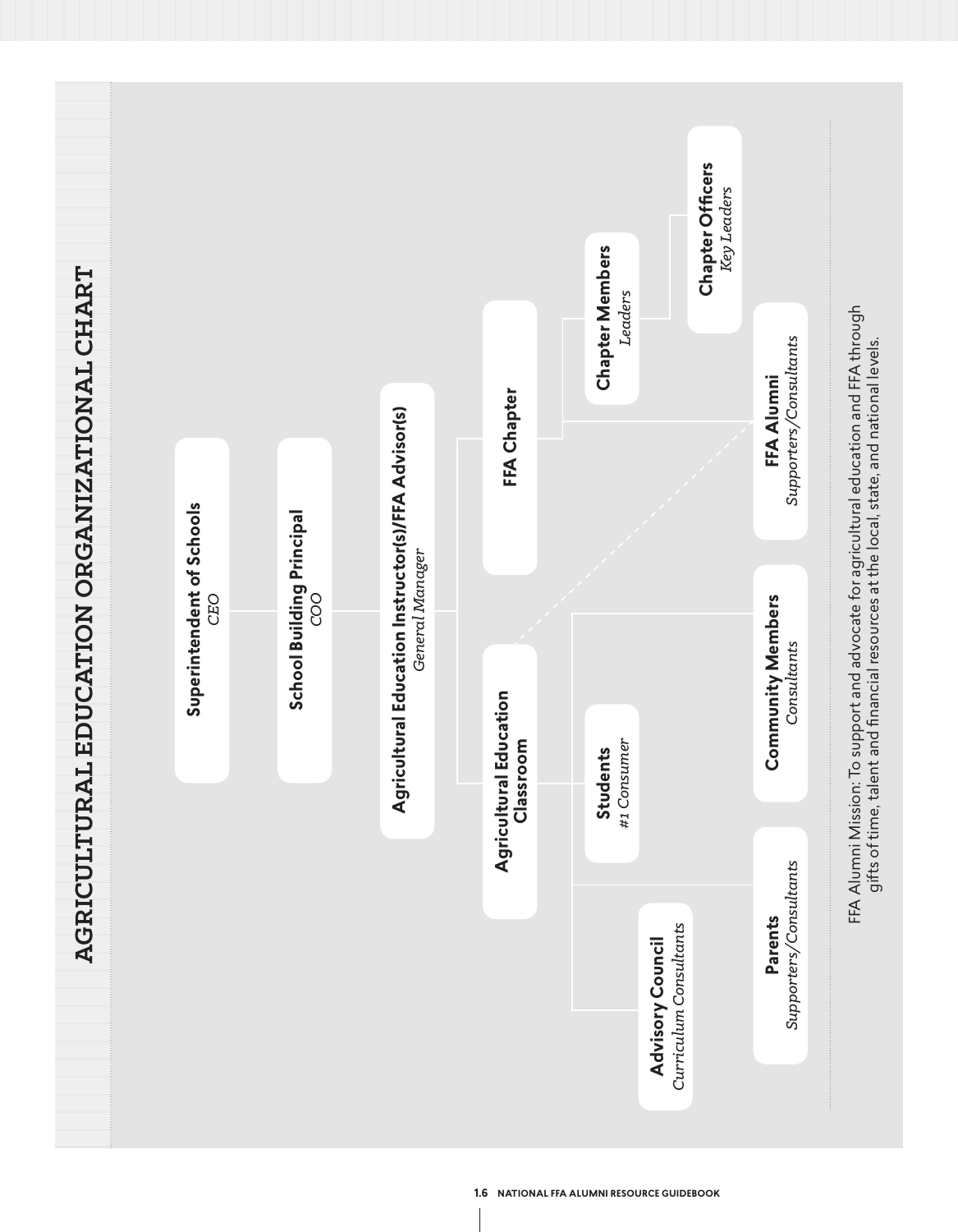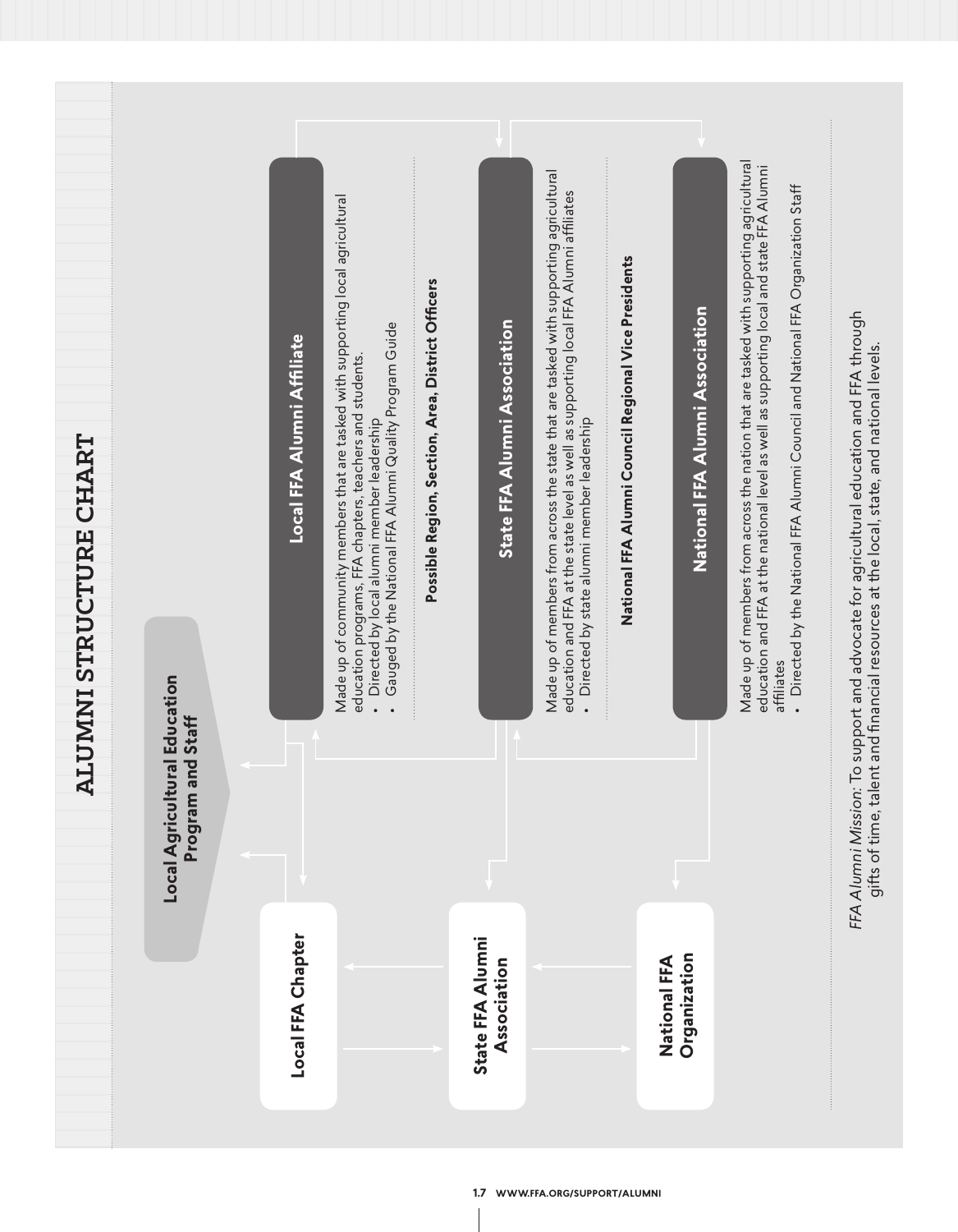# **WHAT IS ALUMNI'S ROLE?**

| <b>Agricultural Educator/Advisor</b>                                                                                                                                                                                                                                                                       | Alumni                                                                                                                                                        |
|------------------------------------------------------------------------------------------------------------------------------------------------------------------------------------------------------------------------------------------------------------------------------------------------------------|---------------------------------------------------------------------------------------------------------------------------------------------------------------|
| Educate, develop, inspire and grow ALL levels of students<br>(regular ed., special ed., homebound, etc.) from all types<br>of backgrounds (rural, urban, economically advantaged,<br>economically disadvantaged, etc.,) on the importance of<br>the Agriculture, Food, Fiber, and Natural Resource System. | Assist, encourage and support the local<br>agricultural education Instructor.                                                                                 |
| Enhance, prepare and operate a highly interactive and<br>effective classroom (visual aids, exams, homework<br>assignments, parent/teacher conferences, IEP meetings,<br>etc.)                                                                                                                              | Arrange and contribute resources to enhance<br>interactivity of the educational classroom.                                                                    |
| Advocate for the ag ed program on school committees,<br>testing discussions, building plans, district initiatives, etc.                                                                                                                                                                                    | Support and promote the local agricultural education and<br>FFA program on the local, state and national levels. (time,<br>talents financial resources, etc.) |
| Facilitate discussions with local advisory committee to<br>ensure instructional content is current and relevant to<br>today's practices.                                                                                                                                                                   | No alumni role                                                                                                                                                |
| Master local, state and national mandates/programs/<br>initiatives and infuse them effectively into current<br>curriculum.                                                                                                                                                                                 | Encourage and support professional development of<br>the local agricultural educator/FFA advisor.                                                             |
| Manage and maintain district provided facilities<br>(equipment, supplies, classroom cleanliness and safety).                                                                                                                                                                                               |                                                                                                                                                               |
| Deliver agricultural information (Operate a greenhouse,<br>school farm/nursery, aquaculture facility and answer<br>community members questions).                                                                                                                                                           | Serve as resources to share professional expertise and<br>experiences in personal agricultural areas.                                                         |
| Counsel ag. program students on: career planning<br>(identify and apply to college, financial aid opportunities,<br>part-time jobs, etc.,) and personal problems.                                                                                                                                          |                                                                                                                                                               |
| Enforce school rules/policies, police school<br>facilities (hallways, bathrooms, lunch rooms, etc.,) and<br>complete appropriate paperwork/phone calls/meetings.                                                                                                                                           | No alumni role                                                                                                                                                |
| Manage and complete departmental budget, requests,<br>and requisitions.                                                                                                                                                                                                                                    | No alumni role                                                                                                                                                |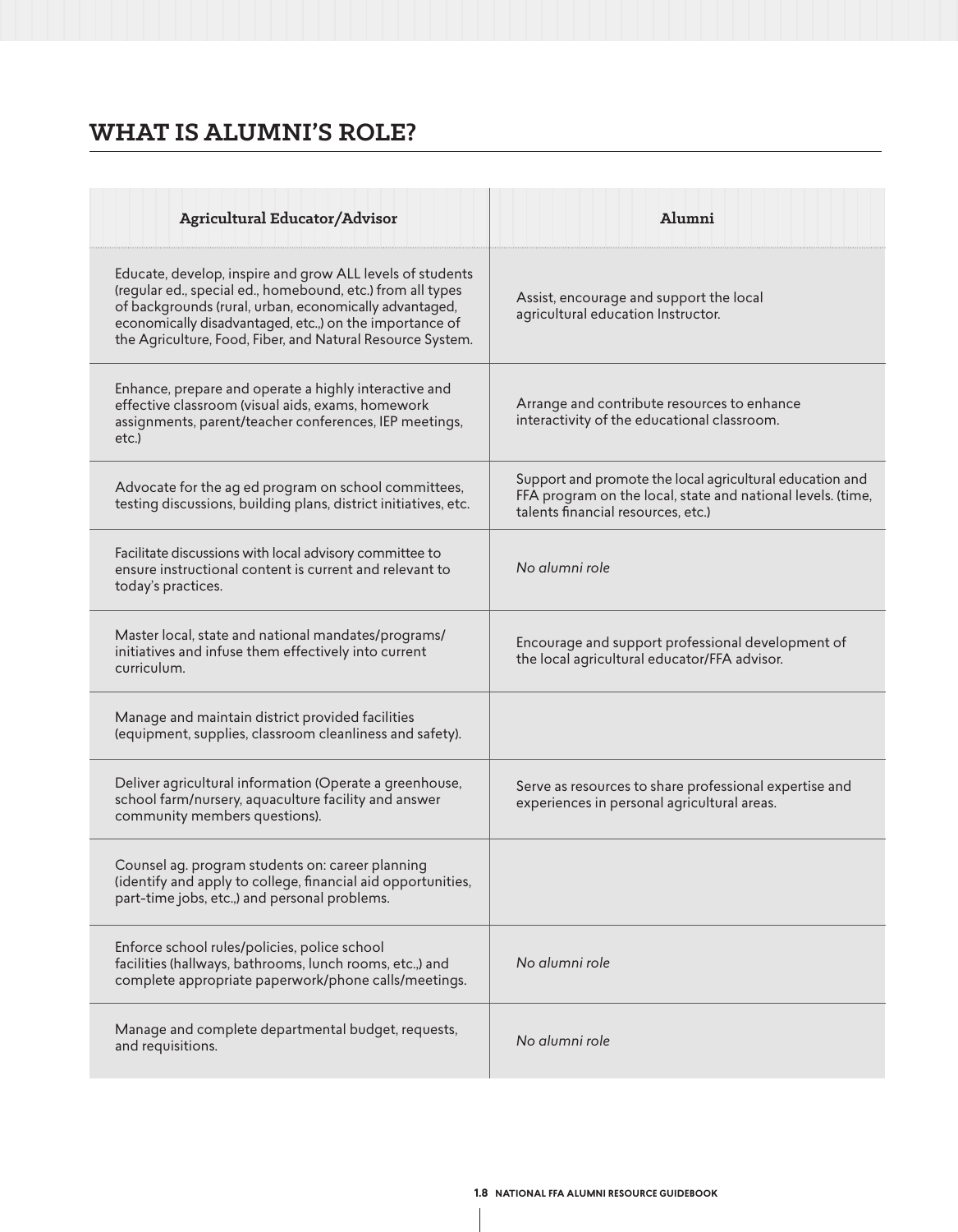| <b>Agricultural Educator/Advisor</b>                                                                                           | Alumni                                                                                                                                                |
|--------------------------------------------------------------------------------------------------------------------------------|-------------------------------------------------------------------------------------------------------------------------------------------------------|
| Publicize department accomplishments and programs<br>Recruit and retain students to ensure the future of the ag<br>ed program. | Prepare press releases and/or train students on how<br>to generate press releases.                                                                    |
| Create and maintain program websites, data bases, social<br>media sites and online content specific resources.                 |                                                                                                                                                       |
| Cultivate industry connections to secure real-world<br>professionals and education opportunities for students.                 | Provide a tie to local agricultural professionals and<br>opportunities to aid the local agricultural instructor in<br>educating students and members. |
| Assist and supervise students' supervised agricultural<br>experience (SAE).                                                    | Provide/recruit SAE host sites and mentor's for<br>FFA members.                                                                                       |
| Serve as an advisor to the local FFA chapter.                                                                                  | No alumni role                                                                                                                                        |
| Integrate FFA and SAE into the classroom instruction.                                                                          |                                                                                                                                                       |
| Develop and prepare students for FFA leadership posi-<br>tions for the local, state and national level.                        | Volunteer to serve as coaches, mentors, helpers, etc.<br>with preparation of students.                                                                |
| Operate and effective FFA Program of Activities.                                                                               | Contribute assistance in local program of activities.                                                                                                 |
| Coach FFA members and teams (24 career development<br>events, agriscience fair, etc.)                                          | Serve as a coach for FFA members and teams.                                                                                                           |
| Support and aid FFA members with award applications<br>(five star areas, 49 proficiency areas, etc.)                           | Aid the local instructor in proofing, completing, and<br>submitting applications.                                                                     |
| Establish and maintain FFA budget and fundraising<br>activities.                                                               | Contribute to the local FFA chapter through gifts of<br>financial assistance.                                                                         |
| Transport FFA members to leadership, personal growth<br>and career success opportunities.                                      | Procure volunteers to transport or chaperone FFA<br>events/conferences.                                                                               |
| Recruit and retain FFA members for continued success<br>of FFA program.                                                        |                                                                                                                                                       |
| Recruit, develop, and retain community members to<br>serve as FFA Alumni to provide support of FFA members<br>and programming. | Promote the personal development of the FFA and<br>FFA Alumni members and volunteers.                                                                 |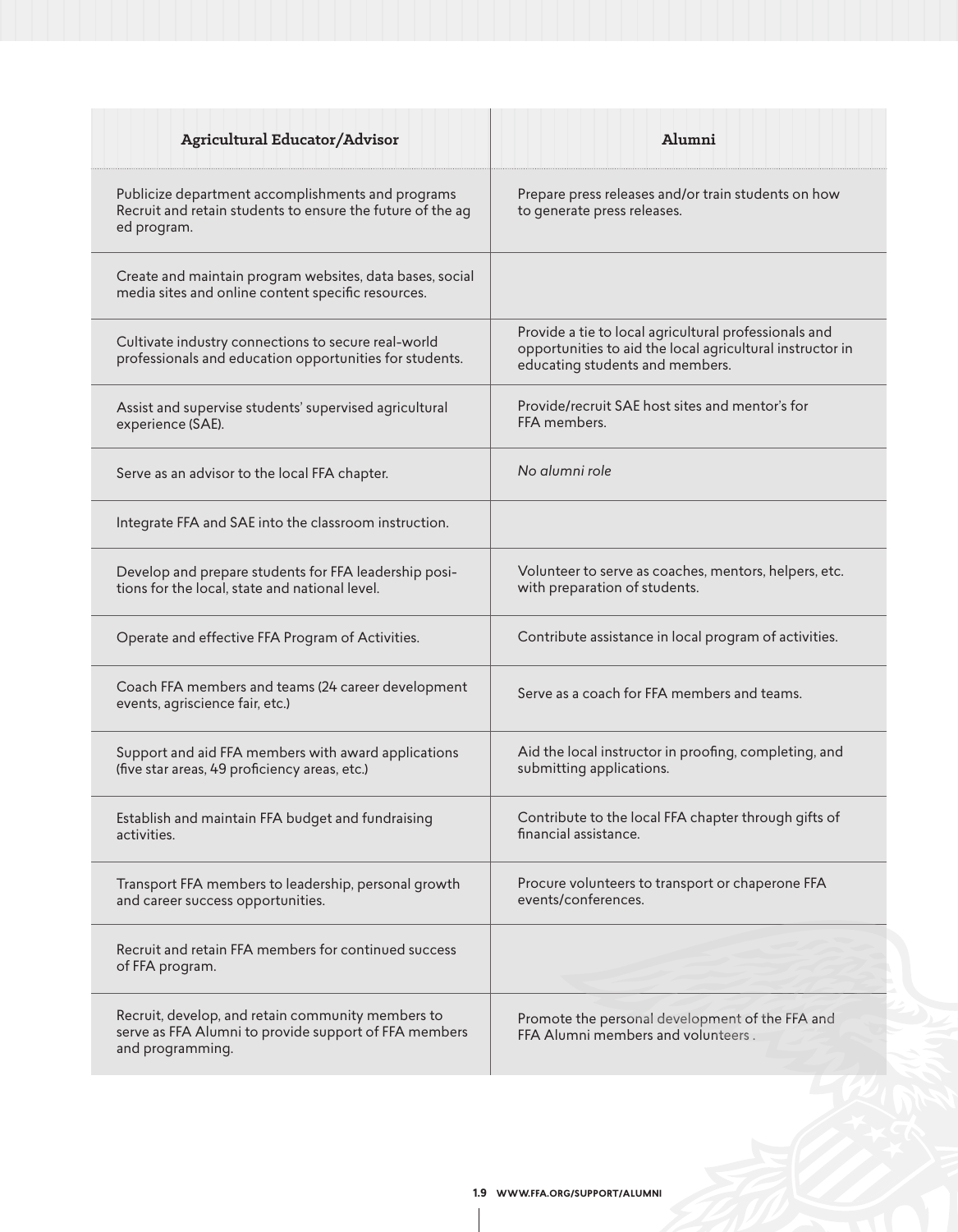# **QUICK GUIDE TO SUBMITTING YOUR ALUMNI MEMBERSHIP**

### **How to access the Alumni Portal:**

- 1. Go to www.FFA.org
- 2. Click **My FFA Registration and Log in** to sign into FFA.org (top right of page)
- 3. Open your **FFA Dashboard** (top right of page)
- 4. Under *My Account*, select **My Toolbox Alumni Leader**
- 5. Under *Roster Tools*, select **Manage Roster**

### **How to Add New Members:**

- 1. Go to the **Add New Alumni** tab
- 2. Go to the **Add New Alumni Membership** section (lower portion of page)
- 3. Enter the required information (annotated by a red \*) for your first new member
- 4. Click **Save & Add Another**
- 5. Follow steps 3 and 4 for the rest of your new members
- 6. After entering all your new members, go to the **Pending Alumni** tab
- 7. Review the list and delete any duplicates
- 8. Select all the members and click **Create Membership & Approve Locally**
- 9. All your new members will appear on the **Active Roster**

### **How to Renew Members:**

- 1. Go to the **Expired Roster** tab
- 2. Click the blue circle beside *"# Alumni Membership(s) found"* to extend your view to 25 members per page
- 3. On Page 1 of the **Expired Roster**, click the check box (under Bulk column) for returning members
- 4. Under *Bulk Actions*, select a the **State Renewal Type** and **National Renewal Type**
- 5. Click **Renew National Membership** and then click **OK** when asked if you are sure you want to renew the members
- 6. Go to Page 2 on the **Expired Roster**, follow steps 3 through 5
- 7. All your renewed members will appear on the **Active Roster**

### **How to Submit your Roster to State:**

- 1. On the **Active Roster** tab, go to the Bulk Actions area (below list of members)
- 2. Click the checkbox for *"Act upon all # alumni membership(s) in grid"*
- 3. Select **Submit for State Approval**
- 4. Click **OK** when asked if you are sure you want to submit your members for state approval
- 5. A "success" message should appear at the top of the page with a link to a batch invoice

Once you have submitted your membership to the state for approval, make sure to print off your invoice and mail with your membership check to your state membership contact.

*For additional How-To-Guides regarding membership please go to the Alumni Resources page on FFA.org.*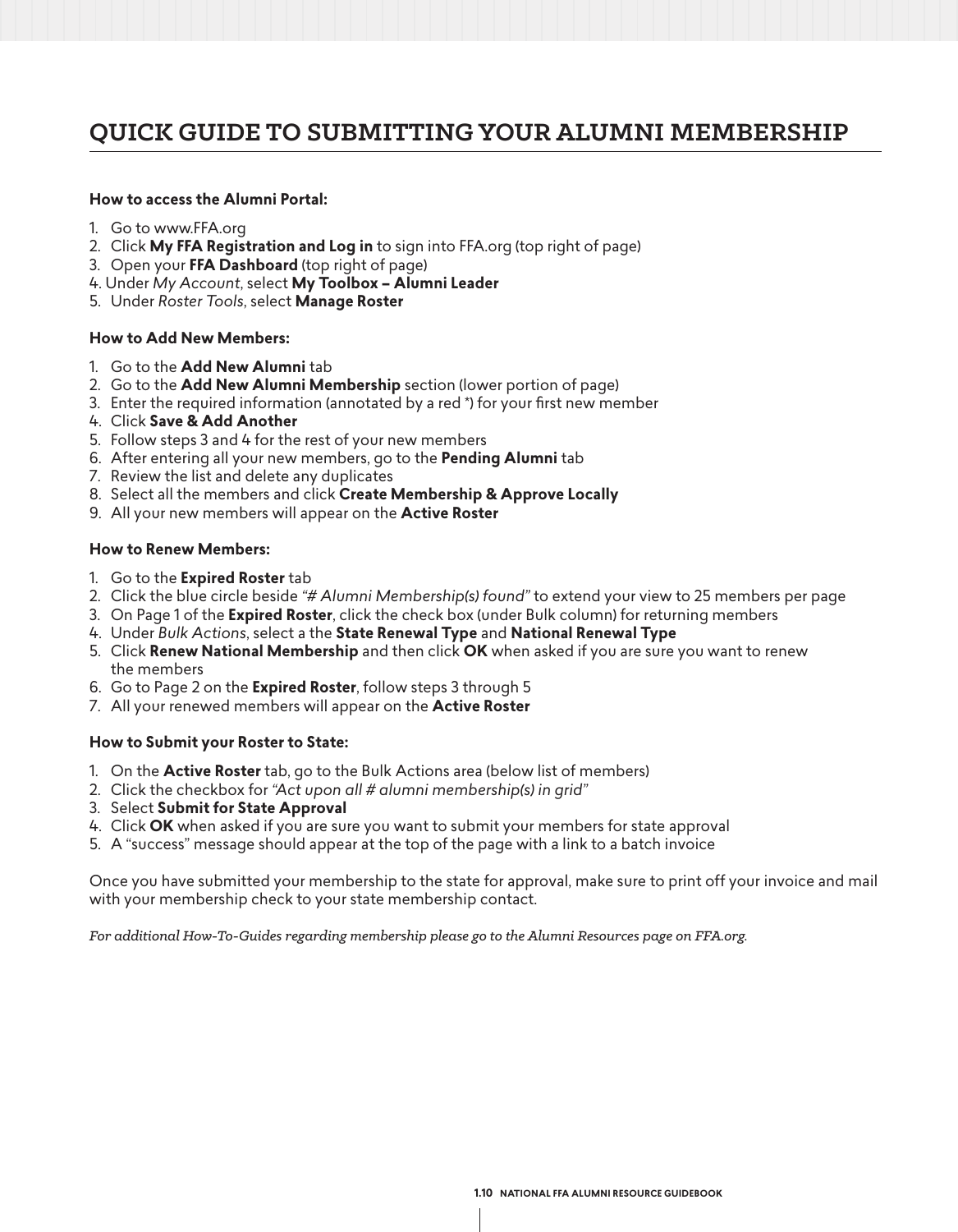# **OBTAINING TAX-EXEMPT STATUS FOR YOUR LOCAL OR STATE ALUMNI AFFILIATE**

### **How do we obtain Federal Tax-Exempt Status for our affiliate?**

Visit www.FFA.org/alumni and click on the "Start an Affiliate" link from the left menu to obtain paperwork for starting/reactivating a local affiliate and to obtain tax-exempt information and documents.

### *Step 1*

Ensure "active" status with the National FFA Alumni Association by either starting or reactivating a local FFA Alumni affiliate. To start/reactivate submit an Application for Charter, copy of your constitution and bylaws and dues for at least 10 members. "Active" affiliate status requires at least 10 members annually to maintain status and qualify for tax-exempt status under the FFA umbrella.

## *Step 2*

Obtain an Employee Identification Number (EIN) from the IRS. Obtain an SS-4 application and instructions from www.irs.gov or by contacting National FFA Alumni at alumni@ffa.org. Visit our website's "Start an Affiliate" page and select from the right hand menu, "Tax Exemption Information." This document provides instruction on what to write in various boxes on the application. Submit the application via phone, online or mail. **DO NOT BE CON-CERNED WITH INCLUDING A SSN OR THE REQUESTED GEN AS THIS IS JUST A VERIFICATION PROCESS.** 

### *Step 3*

Complete and submit the "Return Form to FFA" found on the "Start an Affiliate page" from the right hand menu. Once received by FFA, they will contact the IRS and have your EIN linked to the FFA Group Exemption Number. A letter will then be sent to the affiliate indicating they've been linked and provide information verifying the GEN.

### *Step 4*

Obtain state tax-exempt status. In order to be **sales tax exempt** in your state, your affiliate will have to contact the state agency that manages sales taxes. This is the State Department of Revenue in some states; it may be a different agency in your state. The agency should have a form for you to use to request exemption from sales tax and you can indicate that you are exempt from federal income taxes under the National FFA Organization's GEN and include that information with your application. That may be enough to get the exemption. Has your affiliate applied for income tax exemption in your state? If not, you may need to do so in order to be eligible for sales tax exemption. Each state has different requirements so visit your government websites to learn more.

### *Step 5*

File annually with the IRS to maintain your EIN. Pay dues annually to National FFA Alumni to maintain your active status. Each year the IRS requires FFA report any affiliates that no longer qualify.

### **What happens if we don't file a 990?**

The law requires FFA Alumni affiliates to file an annual Form 990, 990-EZ, or to submit a Form 990-N e-Postcard to the IRS. If an affiliate fails to file an annual return or notice as required for three consecutive years, it will automatically lose its tax-exempt status. Late fees can be accrued for affiliates filing late each year.

*Visit www.irs.gov for additional information.*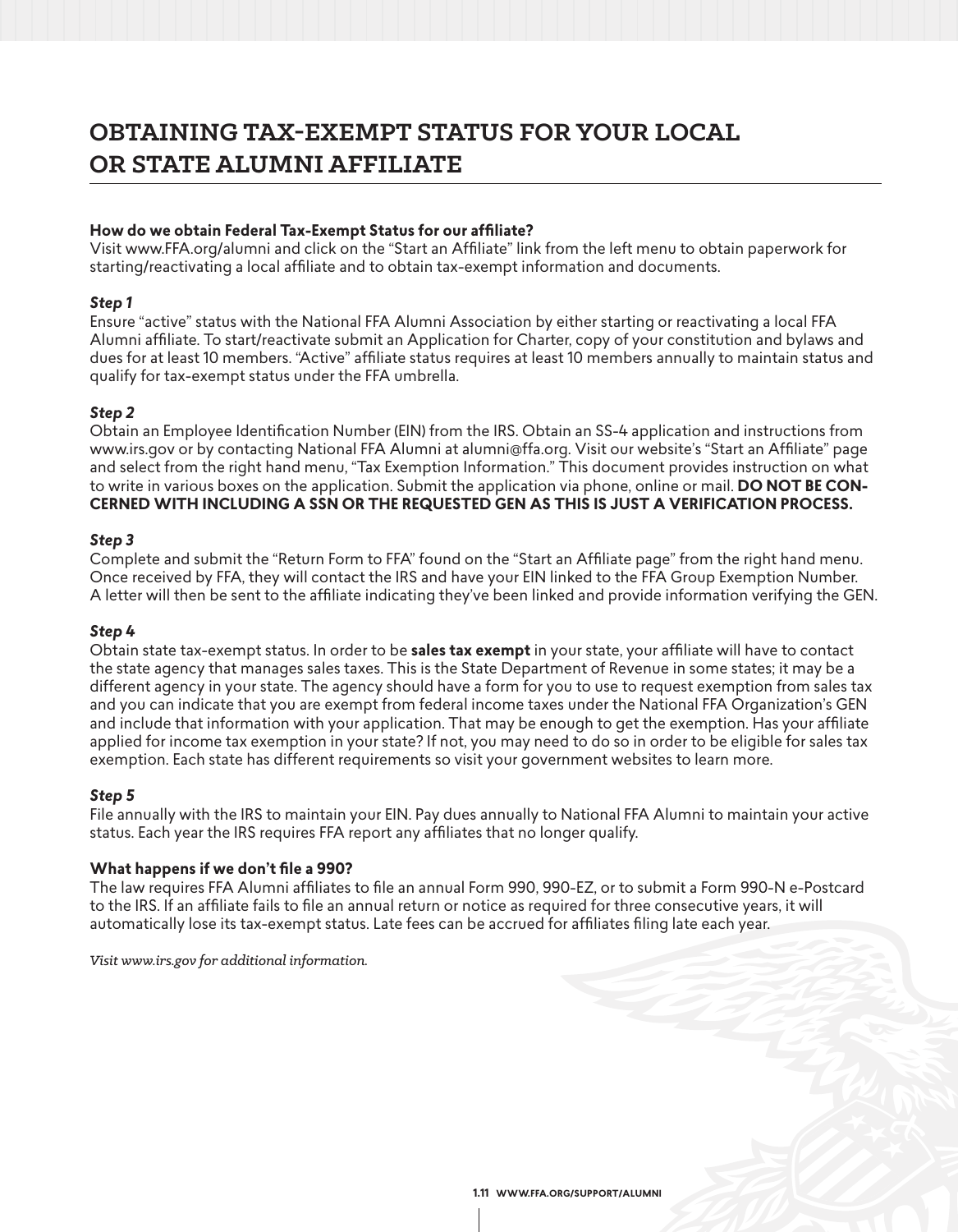#### **{CONTINUED} OBTAINING TAX-EXEMPT STATUS FOR YOUR LOCAL OR STATE ALUMNI AFFILIATE**

# **WHAT FORM MUST BE FILED ANNUALLY BY YOUR AFFILIATE?**

| 2010 Tax Year and later<br>(Filed in 2011 and later)                                                                                    | Form to File  |                                                                                                                                                                                                                                                                                                                                                                                                                                                                                                                          |  |
|-----------------------------------------------------------------------------------------------------------------------------------------|---------------|--------------------------------------------------------------------------------------------------------------------------------------------------------------------------------------------------------------------------------------------------------------------------------------------------------------------------------------------------------------------------------------------------------------------------------------------------------------------------------------------------------------------------|--|
| Gross receipts normally<br>$\le$ \$50,000<br>Note: Organizations eligible to<br>file the e-postcard may choose<br>to file a full return | $990-N$       | The e-postcard is due every year by the 15th day of the 5th month<br>after the close of your tax year. For example, if your tax year ended<br>on December 31, the e-postcard is due May 15 of the following year.<br>If the due date falls on a Saturday, Sunday or legal holiday, the due<br>date is the next business day. You cannot file the e-postcard until<br>after your tax year ends.<br>File at: http://epostcard.form990.org. The form must be completed and<br>filed electronically. There is no paper form. |  |
| Gross receipts $\le$ \$200,000, and<br>Total assets < \$500,000                                                                         | 990-EZ or 990 | Due every year by the 15th day of the 5th month after the close of<br>your tax year. For example, if your tax year ended on December 31,<br>the e-postcard is due May 15 of the following year. If the due date                                                                                                                                                                                                                                                                                                          |  |
| Gross receipts $\ge$ \$200,000, or<br>Total assets $\ge$ \$500,000                                                                      | 990           | falls on a Saturday, Sunday, or legal holiday, the due date is the next<br>business day. Can file electronic or hard copy.                                                                                                                                                                                                                                                                                                                                                                                               |  |
|                                                                                                                                         |               | Online Courses: Preparing Form 990 and 990-EZ                                                                                                                                                                                                                                                                                                                                                                                                                                                                            |  |
|                                                                                                                                         |               | Case Study: On-line walk-through of Form 990 filed by a<br>hypothetical tax-exempt organization                                                                                                                                                                                                                                                                                                                                                                                                                          |  |
|                                                                                                                                         |               | NEW Form 990 Preparation Checklist (Publication 4740)                                                                                                                                                                                                                                                                                                                                                                                                                                                                    |  |
|                                                                                                                                         |               | Visit: http://www.irs.gov/charities/index.html and click on the link<br>"Form 990 Resources and Tools".                                                                                                                                                                                                                                                                                                                                                                                                                  |  |
| Reinstatement after automatic<br>revocation                                                                                             | Form 1023-FZ  | 1. You were eligible to file either Form 990-EZ of Form 990-N<br>for each of the three consecutive years that you failed to file.                                                                                                                                                                                                                                                                                                                                                                                        |  |
|                                                                                                                                         |               | 2. This is the first time you have been automatically revoked<br>pursuant to section 6033(j).                                                                                                                                                                                                                                                                                                                                                                                                                            |  |
|                                                                                                                                         |               | 3. You are submitting this application not later than 15 months<br>after the later of the date of your Revocation Letter or the date<br>on which the IRS posted your name on the Revocation List at<br>www.irs.gov/Charities-&-Non-Profits/Exempt-Organizations-<br>Select-Check.                                                                                                                                                                                                                                        |  |
| Application to Adopt, Change,<br>or Retain a Tax Year                                                                                   | Form 1128     | Used to change your local affiliates tax year from the National FFA<br>Organization's automatic tax year of January 1 to December 31.                                                                                                                                                                                                                                                                                                                                                                                    |  |

### **What if we don't know if our affiliate has an EIN or if that EIN was submitted to FFA to be linked to the GEN?**

- If you do not know if your affiliate has ever filed for an EIN you may contact the IRS at 1-800-829-4933. • If you are unsure if your EIN was submitted and is linked to the FFA GEN, you may email a request for verification to alumni@ffa.org.
- If you know your EIN was not submitted to be linked to the FFA GEN, email a request for a "Tax –Exempt Return Form" to or visit: https://www.ffa.org/documents/alum\_tax\_exempt\_returnform.pdf

*Contact alumni@ffa.org or 317-802-4332 with questions or to receive the EIN application and FFA Return form via email.*

*For more tax information visit the About page under Alumni on FFA.org*